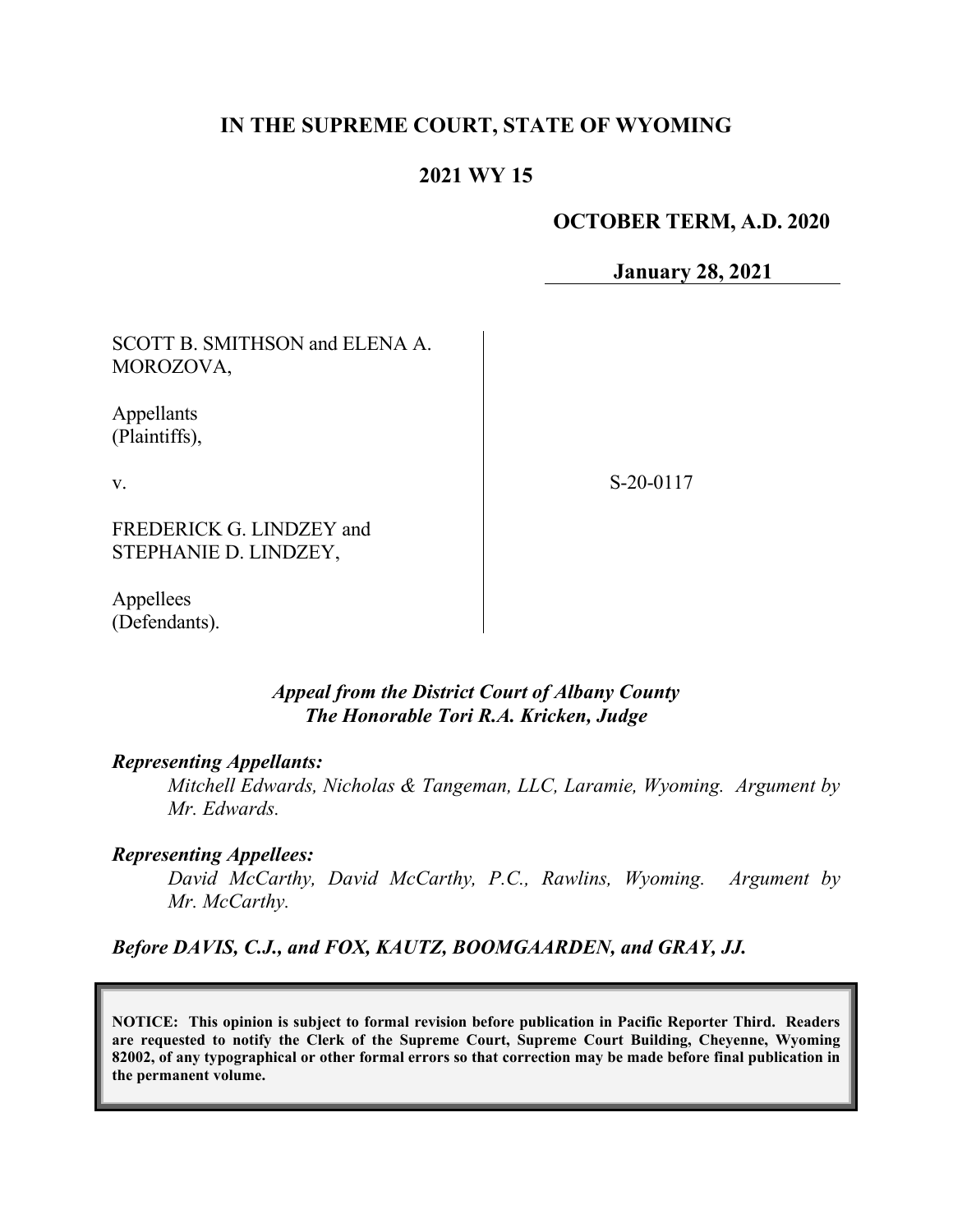## **FOX, Justice.**

[¶1] Frederick and Stephanie Lindzey's predecessors conveyed the right to fish in the Little Laramie River to the predecessors of Scott Smithson and Elena Morozova (the Smithsons), who contend they continue to hold that right because it is a servitude appurtenant to the land. The Lindzeys, owners of the servient estate, disagree, and have placed fences and "No Trespassing" and "No Fishing" signs on the property line. The Smithsons filed suit for declaratory judgment affirming the right and for an injunction preventing the Lindzeys from interfering with it. On cross-motions for summary judgment, the district court found in favor of the Lindzeys, declared any right to fish was a license that ended when the original grantees sold their interest in the land, and denied injunctive relief. We reverse and remand.

### *ISSUE*

[¶2] Did the 1965 Warranty Deed grant fishing rights to the original grantees only, or did it grant a servitude appurtenant to the Smithson's land?

### *FACTS*

[¶3] The Smithsons own land in Albany County, between Millbrook Road and the Little Laramie River. The northwest property line meanders ten feet from the river (see Fig. 1). The Lindzeys own the adjacent tract which includes the river and ten feet of bank on the Smithson side.

**Fig. 1**: The Smithson property

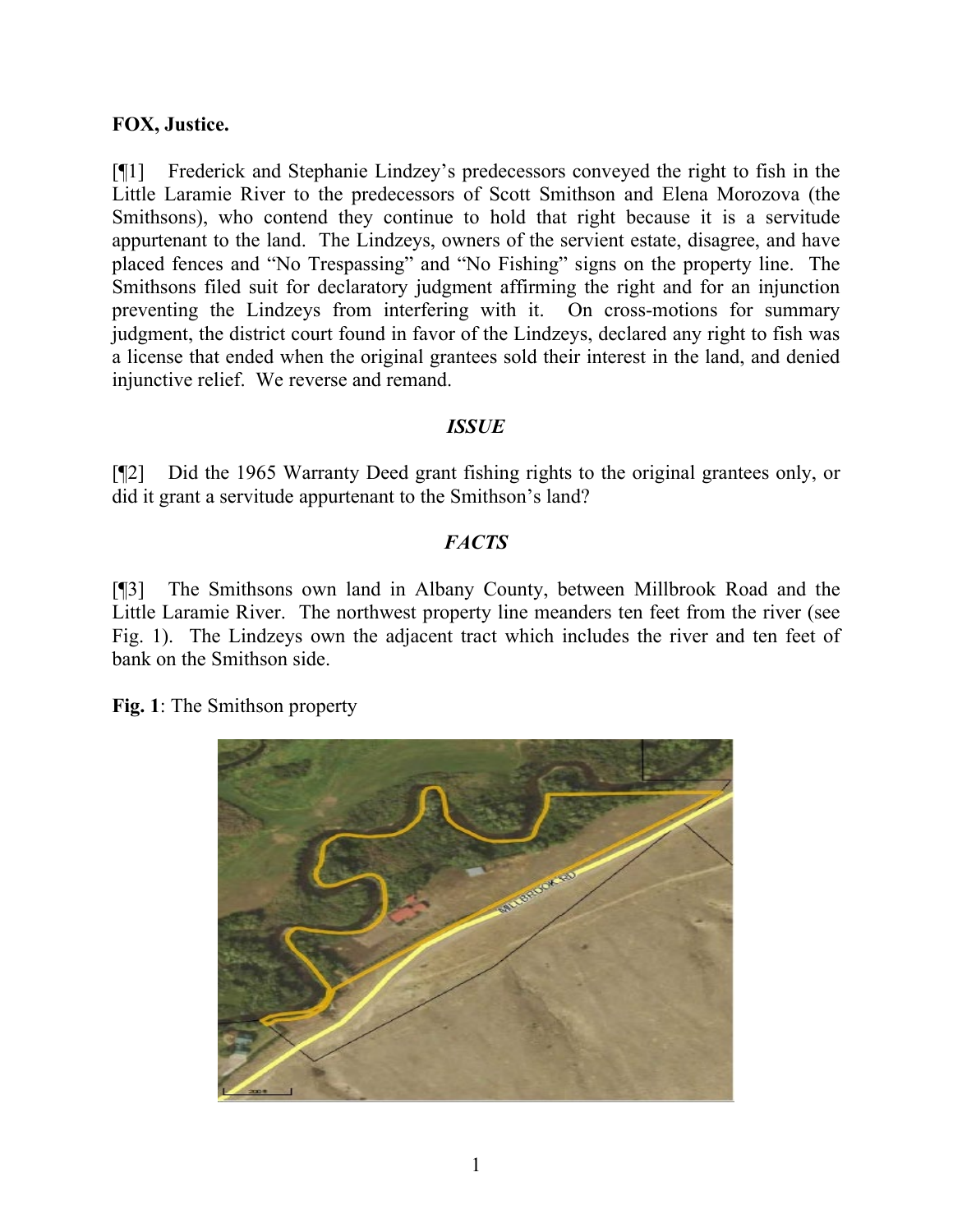[¶4] Margaret May and Peggy Jo Foreman conveyed a portion of their land to Charles and Hanna Groathouse in 1965. The warranty deed included this language:

> The intention of this deed is that the westerly boundary line of the tract hereby conveyed shall be 10 feet from the right bank of the Little Laramie River and none of the rights grantors have in said River, except as hereinafter mentioned, are being conveyed.

> > \* \* \*

Grantors specifically grant to grantees fishing rights along the right bank of the Little Laramie River adjacent to the tract hereby conveyed but such rights shall not be exclusive.

After several interim conveyances, Scott Smithson purchased the property in 1996 and conveyed it to himself and Elena Morozova in 2016. Each of the warranty deeds in the Smithsons' chain of title state the conveyances include appurtenances thereto. In 1989, Peggy Jo Foreman granted the Lindzeys their property. That warranty deed provides the conveyance is "SUBJECT TO: reservations, restrictions, easements, agreements, covenants and rights of way of record and taxes for 1989 and subsequent years."

[¶5] The Lindzeys informed the Smithsons that they would like to purchase the Smithson property if they offered it for sale. When the Smithsons decided to sell, they offered it to the Lindzeys, but the parties could not agree on a price. Soon after, the Lindzeys installed a fence along the property line with a "No Trespass" sign facing the Smithsons' bay window. The Lindzeys then installed additional posts along the property line with "No Fishing" and "No Trespassing" signs.

[¶6] In April 2019, the Smithsons filed suit against the Lindzeys. The Smithsons asked the district court to declare the fishing rights along the bank of the Little Laramie River adjacent to their property were appurtenant rights that benefit and run with their land, and encumber and burden the Lindzey property. They also asked the court to enjoin the Lindzeys from interfering with their ability to exercise and enjoy the fishing rights conferred by the 1965 deed, and to order the Lindzeys to remove barricade fences and posts with "No Fishing" and "No Trespassing" signs.

[¶7] The parties filed cross-motions for summary judgment, and the district court granted summary judgment to the Lindzeys, declaring the deed "created only a revocable license or personal servitude in the 1965 grantees to fish alongside the Little Laramie River, and that said fishing rights were not intended to be transferable. Therefore, such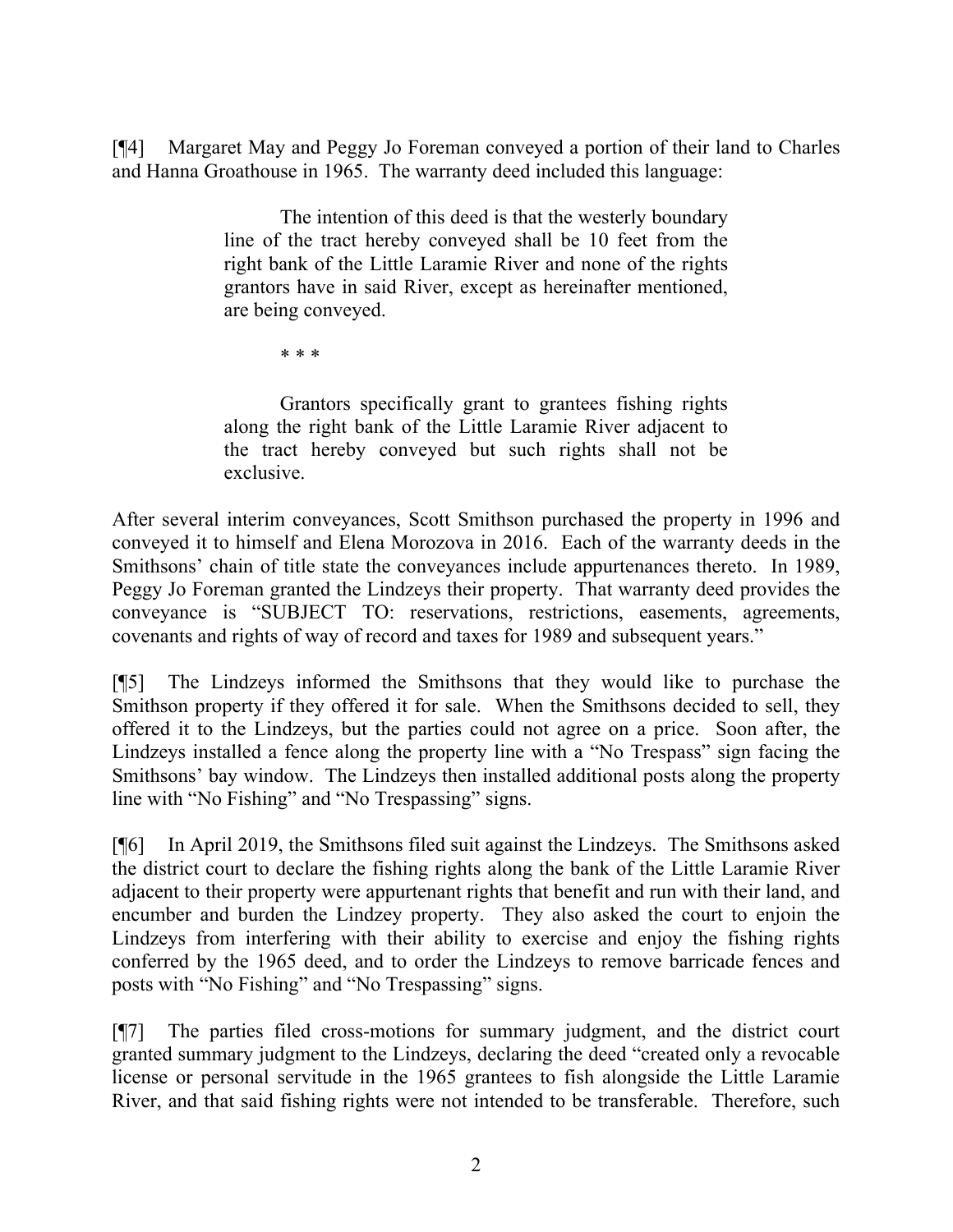fishing rights ceased to exist when the Groathouses divested themselves of their interest in the Smithson Property." The district court denied the Smithsons' claims for declaratory judgment and for injunctive relief. The Smithsons appealed. We reverse and remand for further proceedings consistent with this opinion.

#### *STANDARD OF REVIEW*

[¶8] Summary judgment shall be granted if there is no genuine issue as to any material fact and the moving party is entitled to judgment as a matter of law. *Seven Lakes Dev. Co., L.L.C. v. Maxson*, 2006 WY 136, ¶ 7, 144 P.3d 1239, 1244 (Wyo. 2006); W.R.C.P. 56(a). We review summary judgment de novo, affording no deference to the district court's ruling, using the same materials and following the same standards as the district court. We examine the record from the vantage point most favorable to the party opposing the motion, giving that party the benefit of all favorable inferences which may fairly be drawn from the record. *Gayhart Tr. of Tiphany L. Gayhart Living Tr. dated Oct. 1, 2008 v. Corsi*, 2020 WY 58, ¶ 11, 462 P.3d 904, 908 (Wyo. 2020); *Pennaco Energy, Inc. v. KD Co. LLC*, 2015 WY 152, ¶ 14, 363 P.3d 18, 22 (Wyo. 2015).

### *DISCUSSION*

[¶9] The district court determined the 1965 warranty deed created a revocable license or personal servitude in the Groathouses, which the grantors did not intend to be transferrable, and therefore ended when the Groathouses sold the land. The Smithsons claim the warranty deed created a profit, appurtenant to the land, which transferred to them automatically when they purchased their land. Before we construe the deed to determine what type of interest it created, we summarize the relevant privileges and interests in land.

[¶10] "A license is a privilege to do certain acts of a temporary character on the land of another which is revocable at the will of a licensor unless a definite time has been specified, or unless it is coupled with an interest." *Seven Lakes*, 2006 WY 136, ¶ 11, 144 P.3d at 1245 (quoting *Sammons v. Am. Auto. Ass'n*, 912 P.2d 1103, 1105 (Wyo. 1996) (citation omitted)). A license is not an interest in the land, but means the possessor is not a trespasser when he enters the grantor's land. *Seven Lakes*, 2006 WY 136, ¶ 11, 144 P.3d at 1245 (citing *Sammons*, 912 P.2d at 1105). A license may be created orally, in writing, or by implication "from the acts of the parties, from their relations, and from usage and custom." *Seven Lakes*, 2006 WY 136, ¶ 11, 144 P.3d at 1245 (quoting *Sammons*, 912 P.2d at 1105 (citation omitted)). "[A] license is revocable at will." *Seven Lakes*, 2006 WY 136, ¶ 14, 144 P.3d at 1246 (quoting Restatement (Third) of Prop.: Servitudes § 2.2 cmt. h (2000)).

[¶11] A servitude is distinct from a license because it is an interest in land. *Seven Lakes*, 2006 WY 136, ¶¶ 11-12, 144 P.3d at 1245-46. A servitude is normally irrevocable unless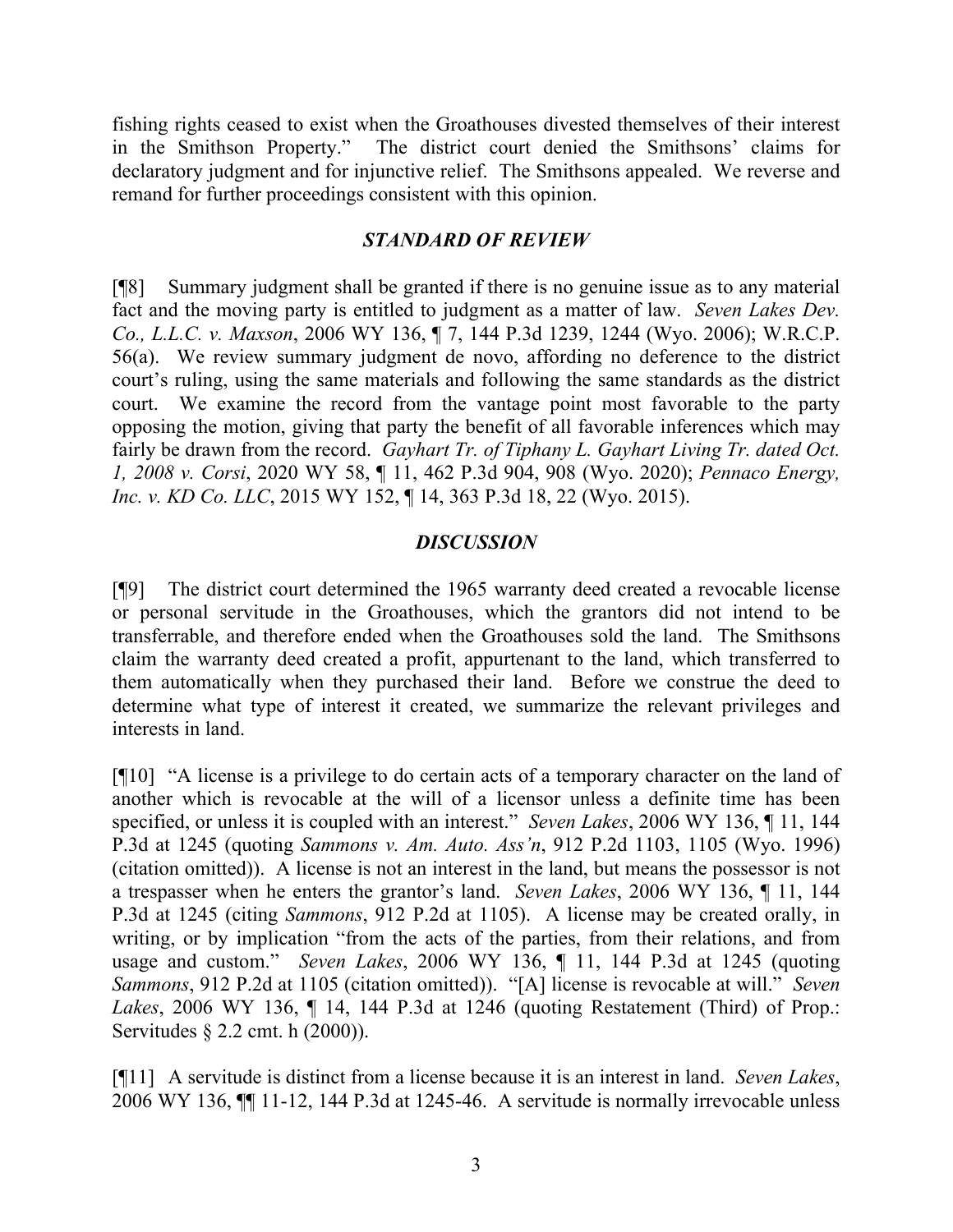"the right to revoke is expressly reserved and properly exercised." *Id.* at ¶ 14, 144 P.3d at 1246 (quoting Restatement (Third) of Prop.: Servitudes § 2.2 cmt. h). Easements and profits a prendre (profits) are servitudes. *Id.* at ¶ 12, 144 P.3d at 1245; Restatement (Third) of Prop.: Servitudes  $\S$  1.1(2). An easement entitles the holder to the use or enjoyment of another's property. *Seven Lakes*, 2006 WY 136, ¶ 12, 144 P.3d at 1245 (citing *Hasvold v. Park Cnty. Sch. Dist. No. 6*, 2002 WY 65, ¶ 13, 45 P.3d 635, 638 (Wyo. 2002)). A profit is an "easement plus": it allows the holder to enter another's land and remove from it "the fruits not yet carried away." *Seven Lakes*, 2006 WY 136, ¶ 12, 144 P.3d at 1245 (citing Restatement (Third) of Prop.: Servitudes § 1.2 cmt. e; 25 Am. Jur. 2d *Easements and Licenses* § 3 (2004)). We have held that hunting and fishing rights in the land of another are profits. *Seven Lakes*, 2006 WY 136, ¶ 20, 144 P.3d at 1248 (citing 25 Am. Jur. 2d *Easements and Licenses* § 3; 28A C.J.S. *Easements* § 9; L.S. Tellier, Annotation, *Right Created by Private Grant or Reservation to Hunt or Fish on Another's Land*, 49 A.L.R.2d 1395 (1956) and citations therein); *see also* Restatement (Third) of Prop.: Servitudes § 1.2 Reporter's Note: *Hunting and Fishing Rights Are Profits*.

[¶12] "We interpret a warranty deed like a contract from specific language of the deed, and begin by looking at the instrument itself." *Seven Lakes*, 2006 WY 136, ¶ 10, 144 P.3d at 1245 (quoting *Gilstrap v. June Eisele Warren Tr.*, 2005 WY 21, ¶ 12, 106 P.3d 858, 862 (Wyo. 2005) (quotation marks and citation omitted)). We look first at the terms of the deed, giving them their plain and ordinary meaning: "that meaning which the language would convey to reasonable persons at the time and place of its use." *Seven Lakes*, 2006 WY 136, ¶ 10, 144 P.3d at 1245 (quoting *Gilstrap*, 2005 WY 21, ¶ 12, 106 P.3d at 862 (alteration and quotation marks omitted)). When the terms are clear and unambiguous, this Court looks within the "four corners" of the document to arrive at the intent of the parties. *Seven Lakes*, 2006 WY 136, ¶ 10, 144 P.3d at 1245 (citing *Gilstrap*, 2005 WY 21, ¶ 12, 106 P.3d at 862). However, "even if a contract is unambiguous, we can examine evidence of the circumstances surrounding the execution of the deed to arrive at the parties' intent." *Leeks Canyon Ranch, LLC v. Callahan River Ranch, LLC*, 2014 WY 62, ¶ 14, 327 P.3d 732, 738 (Wyo. 2014) (quoting *Ecosystem Res., L.C. v. Broadbent Land & Res., L.L.C.*, 2007 WY 87, ¶ 10, 158 P.3d 685, 688 (Wyo. 2007)). The parties agree the language in the 1965 Warranty Deed is unambiguous, but they disagree on its meaning. Mere disagreement about the meaning of language in a deed does not necessarily mean that the deed is ambiguous. *Seven Lakes*, 2006 WY 136, ¶ 16, 144 P.3d at 1246-47 (citing *Newman v. RAG Wyo. Land Co.*, 2002 WY 132, ¶ 11, 53 P.3d 540, 544 (Wyo. 2002)).

[¶13] To determine what interest, if any, the Smithsons hold in the Lindzey tract, we must first determine whether the 1965 Warranty Deed created a license or a servitude. Then, if we determine the deed created a servitude, we must determine whether it is appurtenant to the land or was held in gross by the Groathouses. If it is appurtenant, it was conveyed to the Groathouses' successors automatically.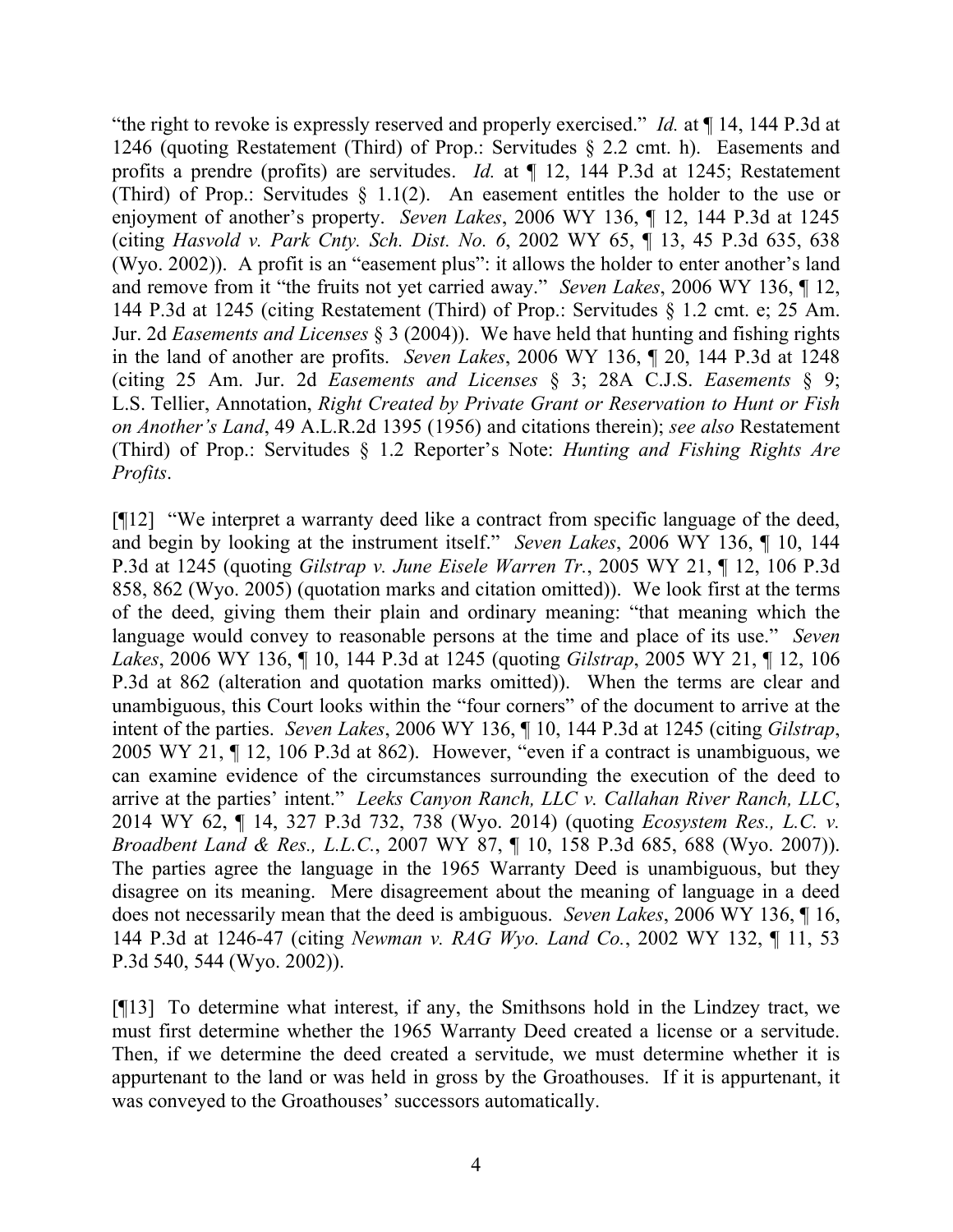# *I. The 1965 Warranty Deed Granted a Profit, Not a License*

[¶14] The parties' intent is the critical factor in determining whether a license or servitude arises from a conveyance. *Seven Lakes*, 2006 WY 136, ¶ 17, 144 P.3d at 1247 (citing *Baker v. Pike*, 2002 WY 34, ¶ 20, 41 P.3d 537, 543 (Wyo. 2002)). Intent can be identified by "the manner in which the right was created, the nature of the right created, the duration of the right, the amount of consideration given for the right, and whether there is a reservation of power to revoke the right." *Seven Lakes*, 2006 WY 136, ¶ 17, 144 P.3d at 1247 (quoting *Baker*, 2002 WY 34, ¶ 20, 41 P.3d at 543). In *Seven Lakes*, we concluded the hunting and fishing rights were profits appurtenant to the land, because:

> (1) the hunting and fishing "privileges" were created in a warranty deed for property in the Woodedge area; (2) the grant created a legally enforceable right to enter and take wildlife and fish from the land of the grantor; (3) no time was specified for the "privileges" to continue or at which they would automatically cease; (4) consideration was paid for the warranty deed, including all items listed as "Restrictive and Protective Covenants"; and (5) the only implied basis for revoking the "privileges" was if they were "commercialized."

2006 WY 136, ¶ 18, 144 P.3d at 1247.

[¶15] Similarly, the fishing right in this case was created in a warranty deed conveying a tract of land. The grant created a legally enforceable right to fish on the grantors' land. The right has no duration or expiration. The grantees paid consideration for the right as part of the purchase of their land. And the grantors reserved no power to revoke the right. We conclude the 1965 Warranty Deed granted an irrevocable servitude, not a revocable license. The servitude is a profit because it is more than an easement, it is a right to enter the Lindzey property and take fish from the Little Laramie River.

[¶16] The Lindzeys claim "[t]he plain language of the 1965 deed clearly and unambiguously stated the privilege to fish was personal to and would end on the lives of the [Groathouses]." To support this interpretation, the Lindzeys contend the word "specifically" in the phrase "Grantors specifically grant to grantees fishing rights," modifies the verb "grant" and not "fishing rights," and therefore the right must be specific to the grantees alone. They contend that if the grantors had intended otherwise, the deed would say "Grantors grant to Grantees specifically fishing rights." But "specifically" denotes the right granted, particularly when we consider the rest of the document, which contains a general denial in that "none of the rights grantors have in said River, except as hereinafter mentioned, are being conveyed." The specific grant of fishing rights is the exception to that restriction.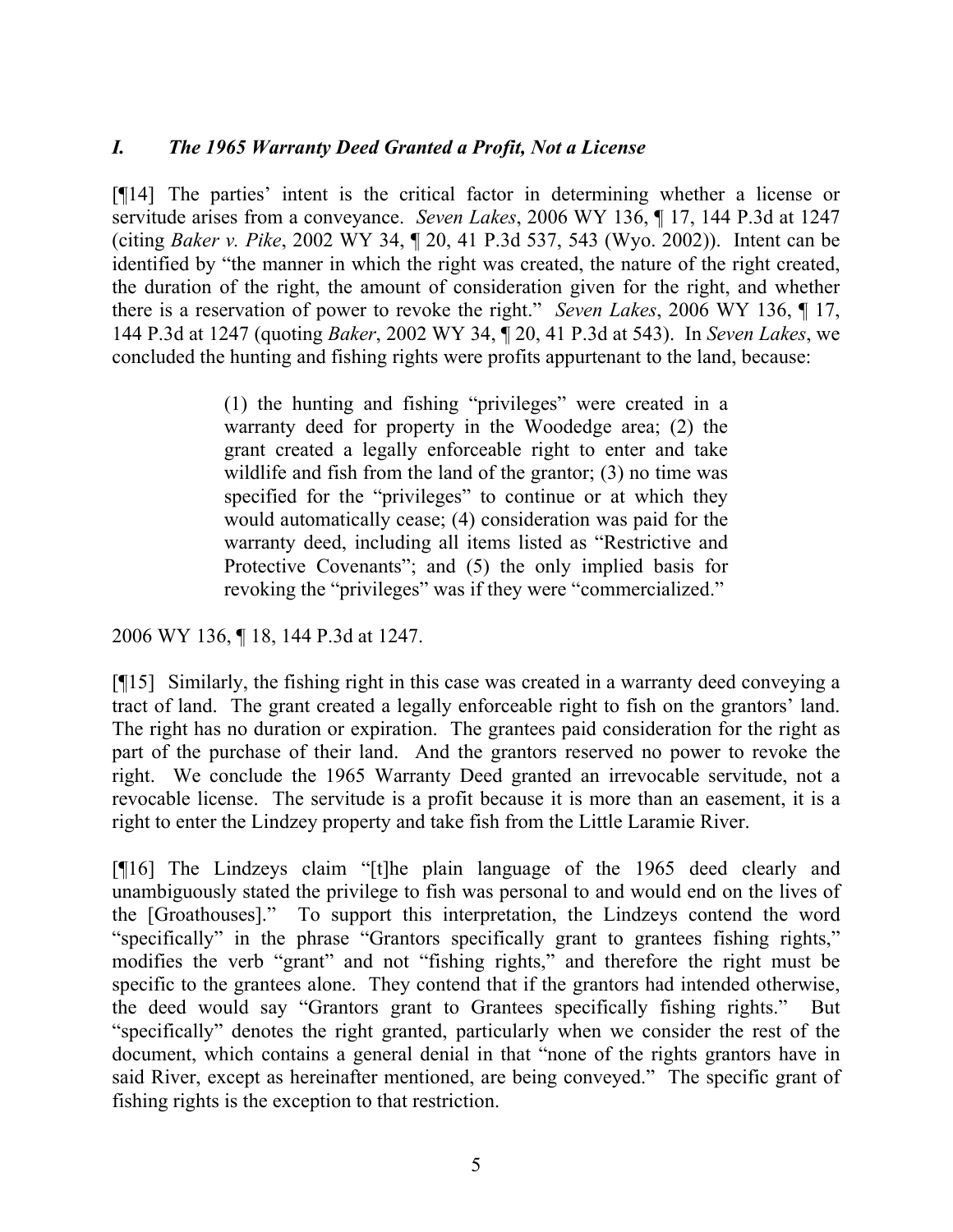[¶17] The Lindzeys point to the fact that the deed states the fishing rights are not exclusive to the grantees, suggesting that grantors' retention of the right to fish indicated an intent to grant only a license. We conclude that grantors' retention of the right to fish indicates only that they intended to exercise their right to fish in the Little Laramie River along with grantees. *See* The Law of Easements & Licenses in Land § 1:16, Westlaw (database updated November 2020) ("[P]rofits may be created to be exclusive. This means that the holder is the only one, including the owner of the servient tenement, who may remove the subject of the profit. If the profit is nonexclusive, the servient owner may also remove the item that is the subject of the profit.").

### *II. The 1965 Warranty Deed Granted a Profit That Is Appurtenant to the Land*

[¶18] Servitudes are either appurtenant to the land or held in gross. *Seven Lakes*, 2006 WY 136, ¶ 13, 144 P.3d at 1246 (citing 25 Am. Jur. 2d *Easements and Licenses* §§ 3, 8, 9; 28A C.J.S. *Easements* §§ 9-11); Restatement (Third) of Prop.: Servitudes § 4.5. "Appurtenant" means the rights or obligations of a servitude are tied to ownership or occupancy of a particular unit or parcel of land: the benefit may only be held by the owner or occupier of a particular unit or parcel, and the burden obligates the owner or occupier of a particular unit or parcel. Restatement (Third) of Prop.: Servitudes § 1.5(1). "In gross" means the benefit or burden of a servitude is not tied to ownership or occupancy of land. *Id.* at § 1.5(2); *see also Seven Lakes*, 2006 WY 136, ¶ 13, 144 P.3d at 1246; *Pokorny v. Salas*, 2003 WY 159, ¶ 22, 81 P.3d 171, 177 (Wyo. 2003) (citing *Hasvold*, 2002 WY 65,  $\P$  13-14, 45 P.3d at 638). A servitude "will not be presumed to be in gross when it can fairly be construed to be appurtenant." *Gayhart*, 2020 WY 58, ¶ 20, 462 P.3d at 910 (quoting *R.C.R., Inc. v. Rainbow Canyon, Inc.*, 978 P.2d 581, 586 (Wyo. 1999)); *Leeks Canyon*, 2014 WY 62, ¶ 34, 327 P.3d at 742 (quoting *Hasvold*, 2002 WY 65, ¶ 14, 45 P.3d at 638).

[¶19] We begin our analysis for whether a servitude is appurtenant or in gross by asking who it benefits. A servitude is:

> (a) appurtenant to an interest in property if it serves a purpose that would be more useful to a successor to a property interest held by the original beneficiary of the servitude at the time the servitude was created than it would be to the original beneficiary after transfer of that interest to a successor;

> (b) in gross if created in a person who held no property that benefited from the servitude, or if it serves a purpose that would be more useful to the original beneficiary than it would be to a successor to an interest in property held by the original beneficiary at the time the servitude was created[.]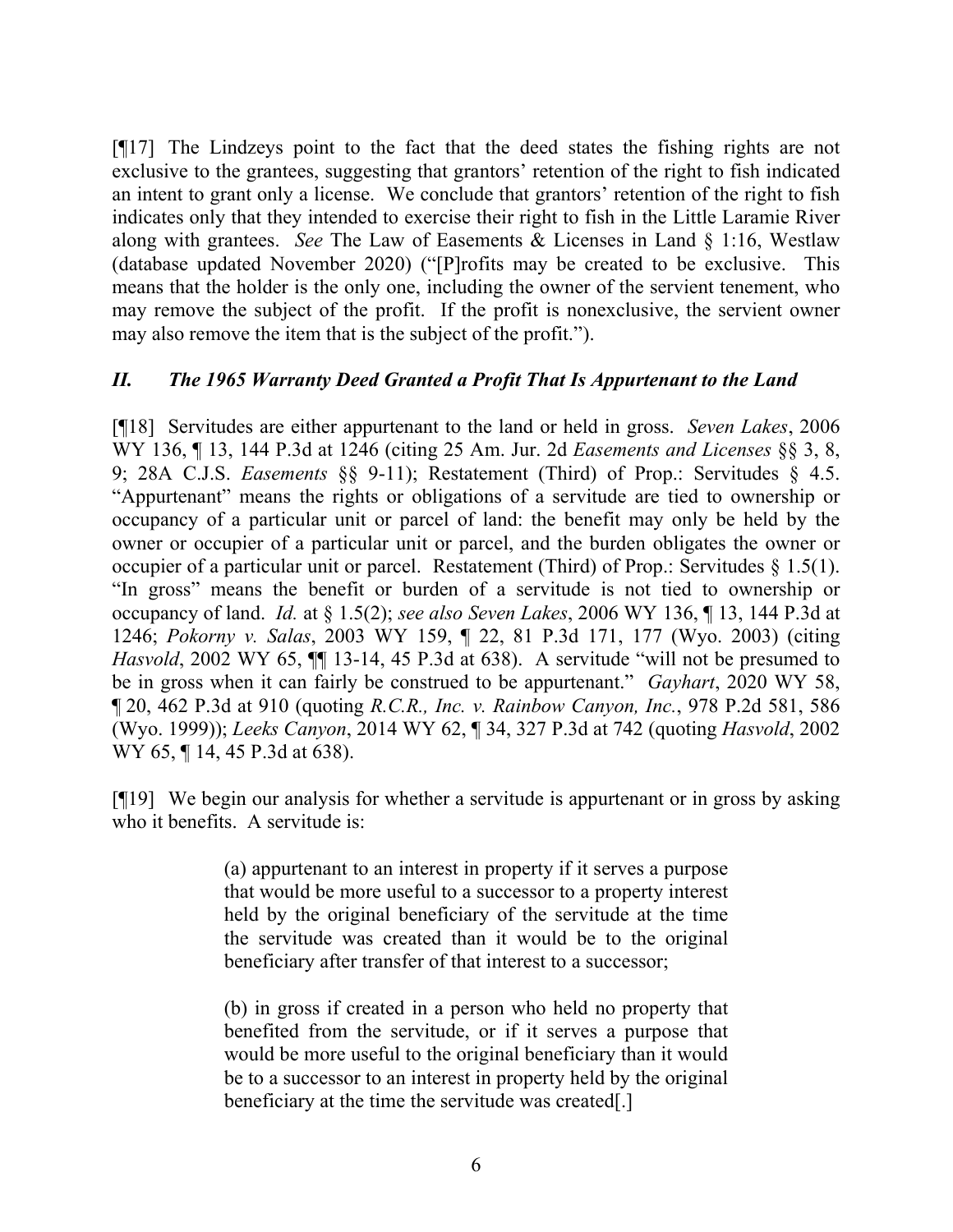*Hasvold*, 2002 WY 65, ¶ 14, 45 P.3d at 638-39 (quoting Restatement (Third) of Prop.: Servitudes § 4.5(1)); *see also Weber v. Johnston Fuel Liners, Inc.*, 519 P.2d 972, 975 (Wyo. 1974) (citing 5 A.L.I. Restatement of the Law, Property Servitudes §§ 453 and 454 (an easement is appurtenant when it is created to benefit and does benefit the possessor of the land; an easement is in gross when it is not created to benefit or does not benefit the possessor of any tract)); *Leeks Canyon*, 2014 WY 62, ¶ 13, 327 P.3d at 737-38 ("If the easement benefits a particular parcel of land, . . . the easement is said to be appurtenant to it. If the easement only benefits an individual personally, not as owner of a particular parcel of land, the easement is termed in gross.") (quoting Jon W. Bruce & James W. Ely, Jr., *The Law of Easements and Licenses in Land* § 1:1, at 1-6 (2014)).

[¶20] The profit was created to benefit and does benefit the possessor of the Smithson tract because the deed grants the right to fish the bank of the Little Laramie River "adjacent to the tract hereby conveyed." The owners of the tract are benefitted by the use and enjoyment of the Lindzeys' property for fishing, and by the value the profit adds to their own property. *Markstein v. Countryside I, L.L.C.*, 2003 WY 122, ¶ 39, 77 P.3d 389, 401 (Wyo. 2003). Once they no longer possessed the tract, the Groathouses could derive no benefit from the fishing rights, because they had no way to exercise it.

[¶21] We have also identified several "badges" or "earmarks" of an appurtenant easement:

> (1) that the easement was created to benefit a specific tract of land; (2) that the grant was for a perpetual right-of-way for ingress and egress; (3) that the grantee has the right to inspect and maintain the easement; (4) that the right is not limited to the possessor personally; (5) that the grant expressly extends the right to the grantees, their heirs, executors, administrators, successors, assigns and legal representatives; and (6) that the easement document does not contain any limitations on the transferability of the easement to future transfers of both the dominant and servient estates.

*Gayhart*, 2020 WY 58, ¶ 21, 462 P.3d at 910 (quoting *Hasvold*, 2002 WY 65, ¶ 21, 45 P.3d at 640); *Weber*, 519 P.2d at 975.

[¶22] First, the profit was created to benefit the Smithson tract, as discussed above. Second, while the language does not state the profit is perpetual, it does not have words limiting its duration. The third badge, the right to inspect and maintain, is not applicable to this grant. Fourth, the right is not limited to the Groathouses personally. The sixth badge is present – the deed contains no limitations on the transferability of the easement to future transfers of both the dominant and servient estate. Only the fifth badge is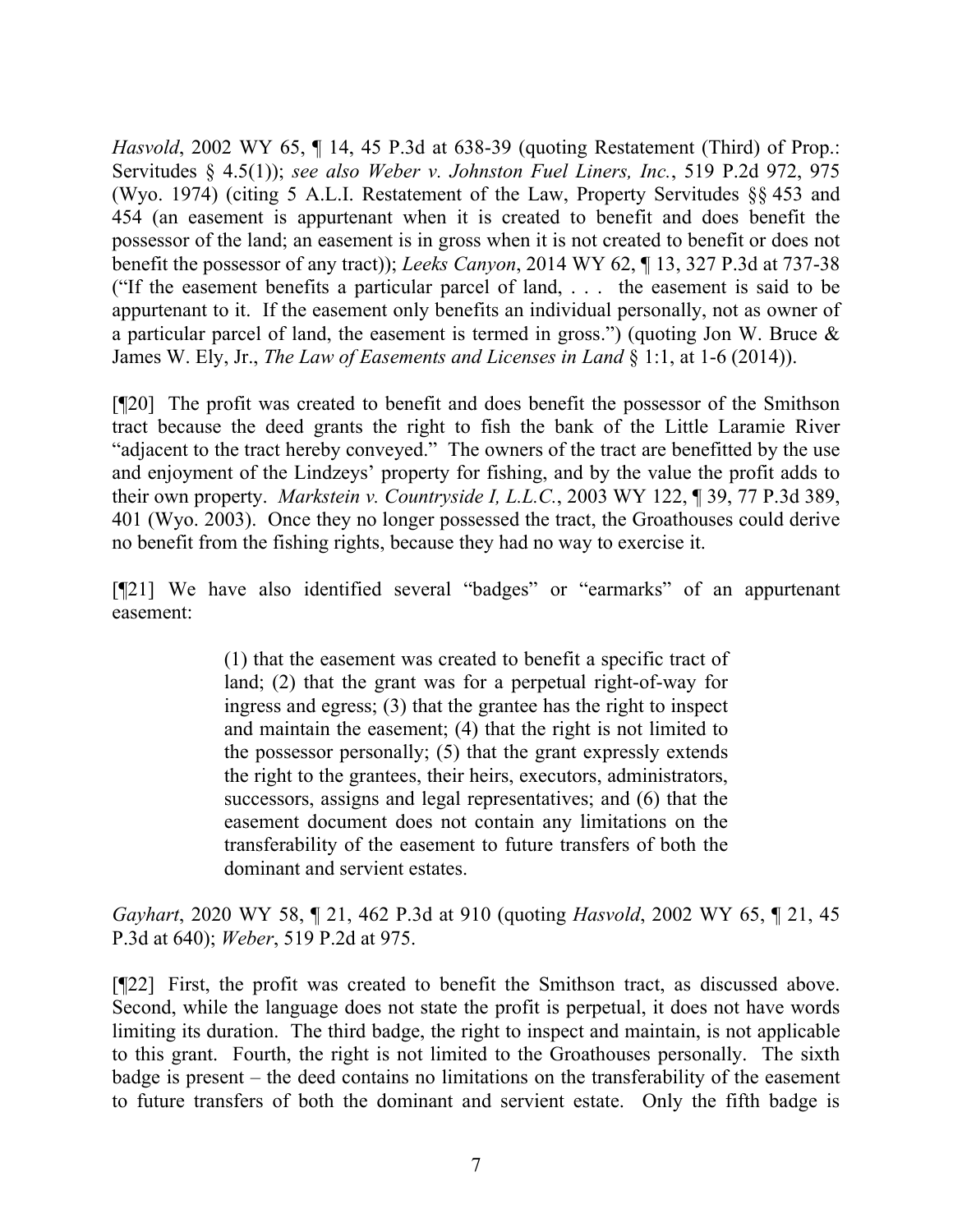missing because the 1965 Warranty Deed contains no words of succession such as "heirs, executors, administrators, successors, assigns and legal representatives."

[¶23] The Lindzeys place great emphasis on the absence of words of inheritance such as "heirs and assigns," arguing that without them, the warranty deed created only a life estate in the profit, which ended on the lives of the Groathouses and does not run with the land. They attempt to distinguish *Seven Lakes*, where we found that a profit to hunt and fish appurtenant to the land existed, in part, because the deed in that case used the phrases "heirs and assigns" and "run[s] with the land." We have considered words of succession to find servitudes are appurtenant to the land in cases in addition to *Seven Lakes. See, e.g.*, *Pokorny*, 2003 WY 159, ¶¶ 24-26, 81 P.3d at 178; *R.C.R.*, 978 P.2d at 586. And, as the Lindzeys point out, we have weighed the absence of such words to find that a covenant does not run with the land. In *Mathisen v. Thunder Basin Coal Co., LLC*, we said, "Although not dispositive in determining the intent of the parties, the use of words of succession suggests that the provision runs with the land, while omission of such words may suggest the intent that the obligation is personal rather than appurtenant." 2007 WY 161, ¶ 15, 169 P.3d 61, 66 (Wyo. 2007) (addressing covenants, not easements or profits). The presence or absence of words of succession is a non-dispositive factor we weigh in conjunction with the other relevant factors. *See* Restatement (Third) of Prop.: Servitudes § 2.2 cmt. d. (insistence on particular verbal formulas has disappeared from the modern law of servitudes, courts give effect to the intent of the parties by reading instrument as whole). Considering our "strong preference to construe an easement as appurtenant rather than in gross," *Pokorny*, 2003 WY 159, ¶ 23, 81 P.3d at 177 (quoting *Baker*, 2002 WY 34,  $\P$  12, 41 P.3d at 541), and weighing the presence of almost all the "badges" of appurtenance, we conclude the parties intended that the right to access the river and take fish from it is a profit appurtenant to the land.

[¶24] The Lindzeys argue that Wyoming law imposes an additional requirement, "[e]xplicit language stating an intention that the interest is irrevocable or 'runs with the land' is necessary to create an irrevocable and transferable property right." They rely on *Jacobs Ranch Coal Co. v. Thunder Basin Coal Co., LLC*, 2008 WY 101, ¶¶ 9-21, 191 P.3d 125, 129-33 (Wyo. 2008), for this proposition. The issue in *Jacobs Ranch Coal Co.* was whether the obligation to pay a surface royalty was a covenant running with the land. *Id.* at  $\P$  2, 191 P.3d at 127. Covenants can be a form of servitude if they "run with the land," but they are distinguished from easements and profits. Restatement (Third) of Prop.: Servitudes §§ 1.2, 1.3. We have adopted a different test for establishing that a covenant runs with the land:

> the "party seeking to establish that a covenant runs with the land must demonstrate: 1) the original covenant is enforceable; 2) the parties to the original covenant intended that the covenant run with the land; 3) the covenant touches